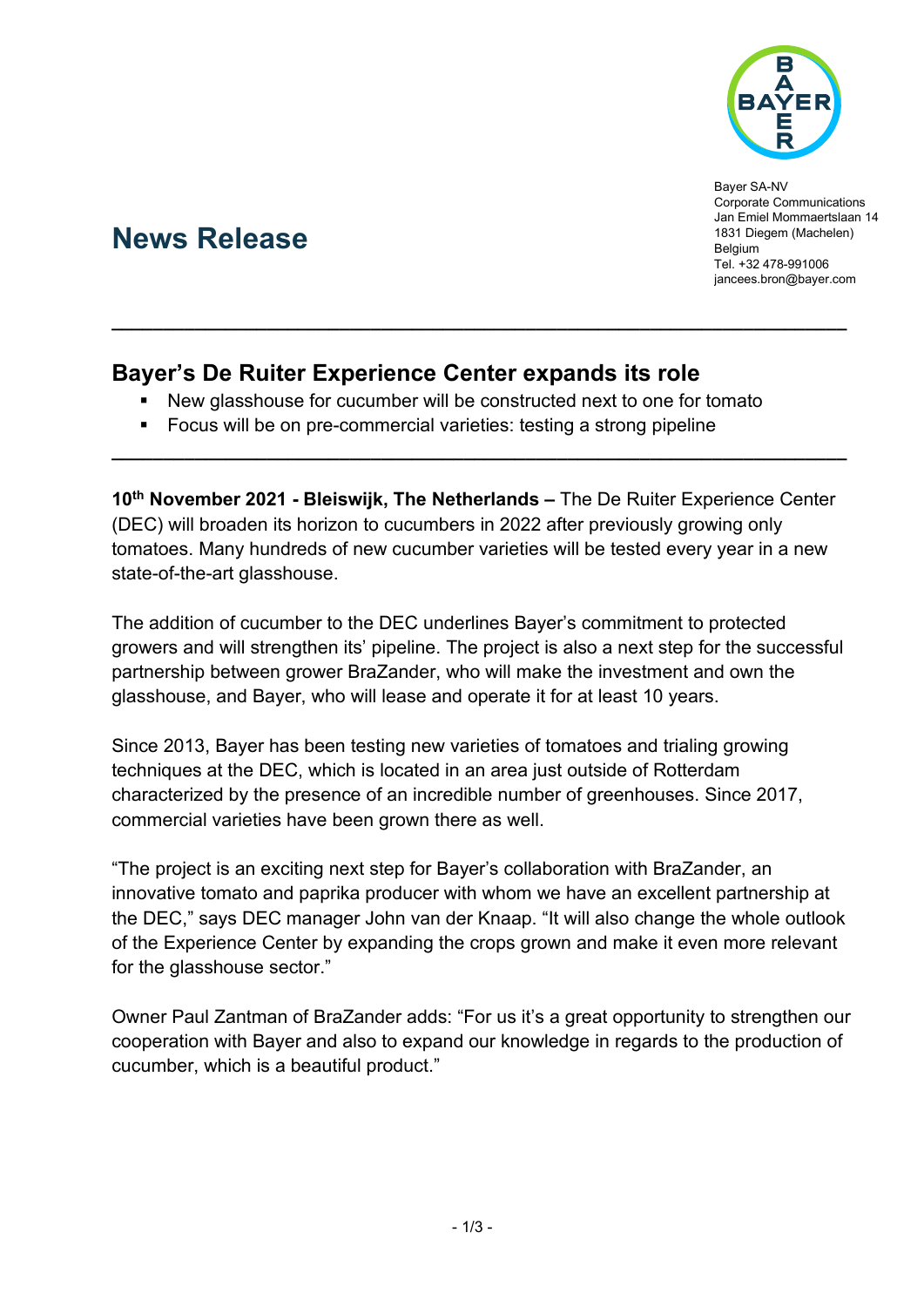### **Technical Setup**

The new greenhouse will consist of 3.200 square meters with artificial light (LIT) for highwire and 4.000 square meters of traditional crop. "This testing footprint expansion in state of the art glasshouses will allow us to evaluate our new varieties under commercial conditions," says Renske Vellekoop, Head of Testing EMEA Protected Glasshouse at Bayer.

The focus will be on pre-commercial varieties: testing our strong pipeline for the future.The newly built glasshouse will help the company's achieve its sustainability goals as a best practices location.

Consistent with Bayer's digital transformation strategy, the new glasshouse will be digitally enabled. All data collection on yields will be done using a system called Gearbox. The Gearbox supports growers in their decision making, with cutting edge technology, using smart cameras and software with machine learning. "Gearbox gives valuable insights we never thought would be possible, which gives us a head-start", says Van der Knaap.

#### **Timing**

The construction of the new glasshouse started in November with the intent starting the first crop cycle in May 2022.

More information regarding the expansion of the De Ruiter Experience Center will be made available in the coming months. Learn more at [vegetables.bayer.com.](https://www.vegetables.bayer.com/country-language-selector.html)

#### **About Bayer**

Bayer is a global enterprise with core competencies in the life science fields of health care and nutrition. Its products and services are designed to help people and planet thrive by supporting efforts to master the major challenges presented by a growing and aging global population. Bayer is committed to drive sustainable development and generate a positive impact with its businesses. At the same time, the Group aims to increase its earning power and create value through innovation and growth. The Bayer brand stands for trust, reliability and quality throughout the world. In fiscal 2020, the Group employed around 100,000 people and had sales of 41.4 billion euros. R&D expenses before special items amounted to 4.9 billion euros. For more information, go to [www.bayer.com.](http://www.bayer.com/)